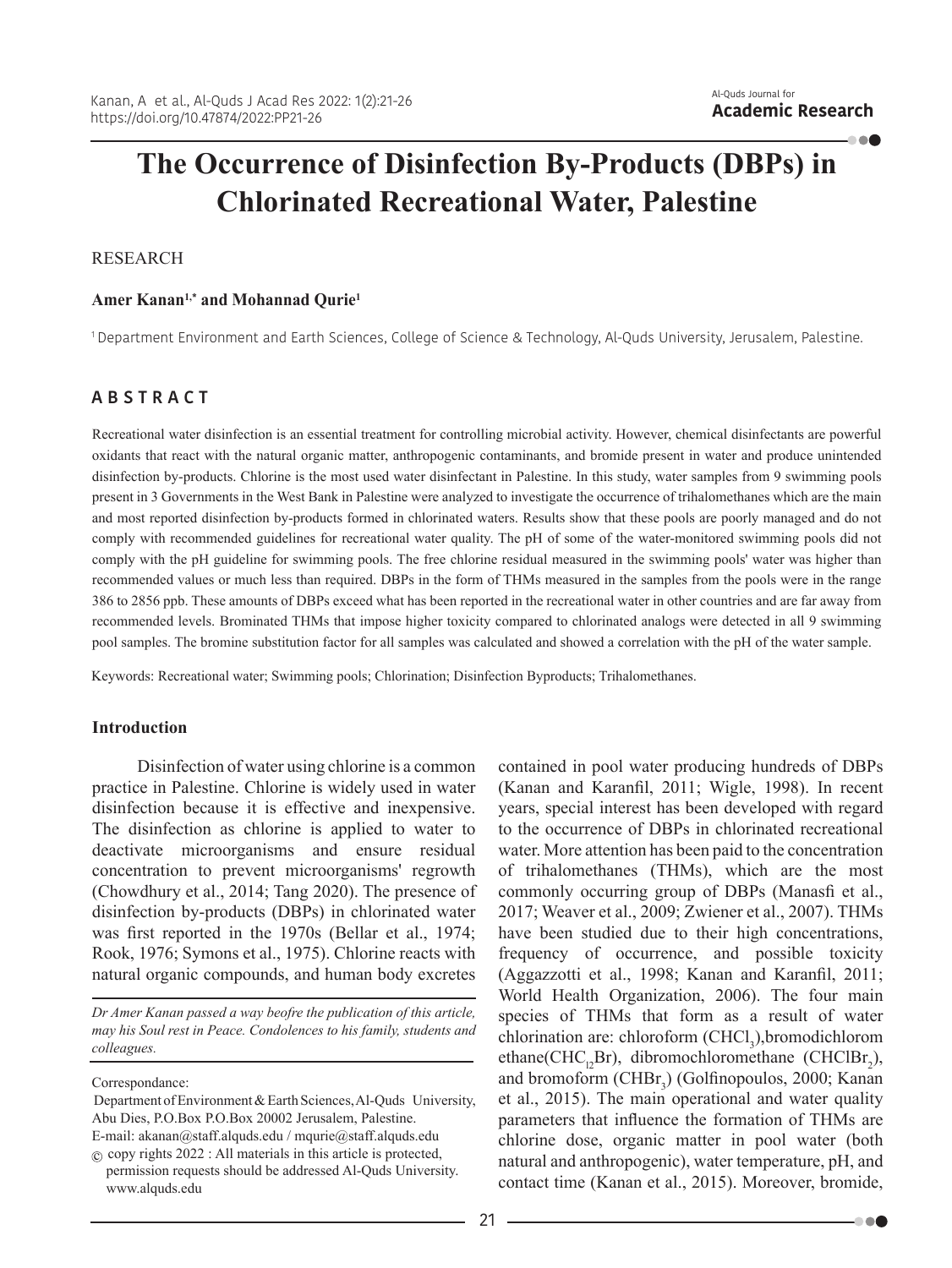which is present in filling water from either natural or anthropogenic sources, has an important effect on THMs speciation (Kanan et al., 2015; Stuart et al., 2001). Swimming pool water has both natural organic matter, coming with filling water, and human body excretions that swimmers release. Both types of organics are considered and proved to be DBPs precursors (Kanan and Karanfil, 2011; Keuten et al., 2014). Epidemiological studies have suggested that THMs are potentially carcinogenic (World Health Organization, 2006). Furthermore, an association between exposure to THMs and spontaneous abortion, growth retardation, and birth effects has been reported (Plewa et al., 2004; Wigle, 1998). The pool water, if not filtrated and disinfected continuously, becomes a severe health risk to the swimmers. According to the WHO, there are three main routes of exposure to chemicals in swimming pools: inhalation, dermal contact, and direct ingestion (World Health Organization, 2006).

Swimming pools of all types should be maintained in satisfactory physical, chemical, and biological conditions (World Health Organization, 2006). The DBPs that have been detected in swimming pools vary with the disinfectant used (Chowdhury et al., 2014; Fantuzzi et al., 2001; World Health Organization, 2006). Although residual disinfectant levels must be maintained to ensure disinfection, the optimization of disinfectant concentration and the proper time and method of disinfection used must be regulated because disinfectants themselves are harmful and have been reported to have adverse health effects, too (World Health Organization, 2006). The level of recommended chlorine residual in swimming pool water varies from country to country: UK 1-2 mg/L, USA 1-3 mg/L, Germany 0.3-0.6 mg/L and Italy 0.6- 1.2 mg/L (Kanan, 2010; Kanan et al., 2015; World Health Organization, 2006).

In Palestine, the number of swimming pools has increased recently. There are several private, semipublic (hotel, health club) and public pools, both indoor and outdoor pools in Palestine. The source of water used in filling the swimming pools is municipal groundwater. Chlorine, in its different forms (Sodium hypochlorite and Calcium hypochlorite), is the main disinfectant used in the swimming pools (Al-Khatib and Salah, 2003). DBPs that are produced as a result of pool disinfection should be at levels that are at least comparable to those produced in drinking water disinfection. In Germany and Switzerland, THMs levels in swimming pools should not exceed 20 ppb as  $CHCl<sub>3</sub>$ . In Denmark 50 ppb as  $CHCl<sub>3</sub>$  is the limit (Borgmann-Strahsen, 2003; Kanan et al., 2015). The National French Institute of Research and Security

recommends a maximum of  $0.5 \text{ mg/m}^3$  in the air around a swimming pool (Barbot and Moulin, 2008). However, DBPs found in pool waters easily exceed these levels due to water recycling in swimming pools, the continuous addition of organic precursors by bathers and water replenishment, and continuous chlorination (Fantuzzi et al., 2001; Kanan, 2010; Zhao et al., 2004). Regular swimmer's blood plasma chloroform is highly elevated after a swimming event (Aggazzotti et al., 1998). Swimming pools should be properly managed to meet the recommended water disinfection standards or maintain other chemical, biological, and physical water properties (Al-Khatib and Salah, 2003; Chowdhury et al., 2014; Kanan, 2010; Khatib and Ghannam, 2011, Huang, 2020).

In this study, we report the occurrence of the main DBPs (THMs) in chlorinated recreation water sampled from 9 swimming pools in Palestine and the operational characteristics of the swimming water samples. Bromide substitution factor was calculated for THMs measured in swimming pool water samples.

# **Materials and methods**

## *Sampling*

To investigate the occurrence of THMs in the recreation water of the swimming pools, water samples were collected from 9 swimming pools from 3 different governorates in the West Bank, Palestine, in summer 2018. Samples for THM measurements were collected in 60 mL glass amber-brown vials with Teflon lined screw caps from Supelco. Water samples were collected 30 cm below the swimming pool water surface using a manual pump by immersing a pipe underwater. The vials were filled carefully just to overflowing capacity, without passing air bubbles through the sample or trapping air bubbles in sealed vials. Ascorbic acid, a quenching material, was added (10 mg for 10 mL sample) to the water samples at the end of each specific incubation period to prevent further THMs formation. Free chlorine residual (FAC), pH, and water temperature of samples were measured on-site using pH-EC-TDS portable meter HI 9812 from HANNA, while FAC was measured using HACH 2010 spectrophotometer.

The chemical and reagent used in the experiments, hypochlorite reagent: 100 mL of NaOH 1N was added to 100 mL of D.W, then 6 mL of 11% sodium hypochlorite was added (catalog No. 48481) and mixed very well; the total volume should be 206 mL. Finally, the reagent was stored in dark bottles for only two weeks. Standards prepared from ammonia stock solution of 1000 mg/L. DPD Free Chlorine Powder Pillows (catalog number 21055-69). Sodium hydroxide

Do a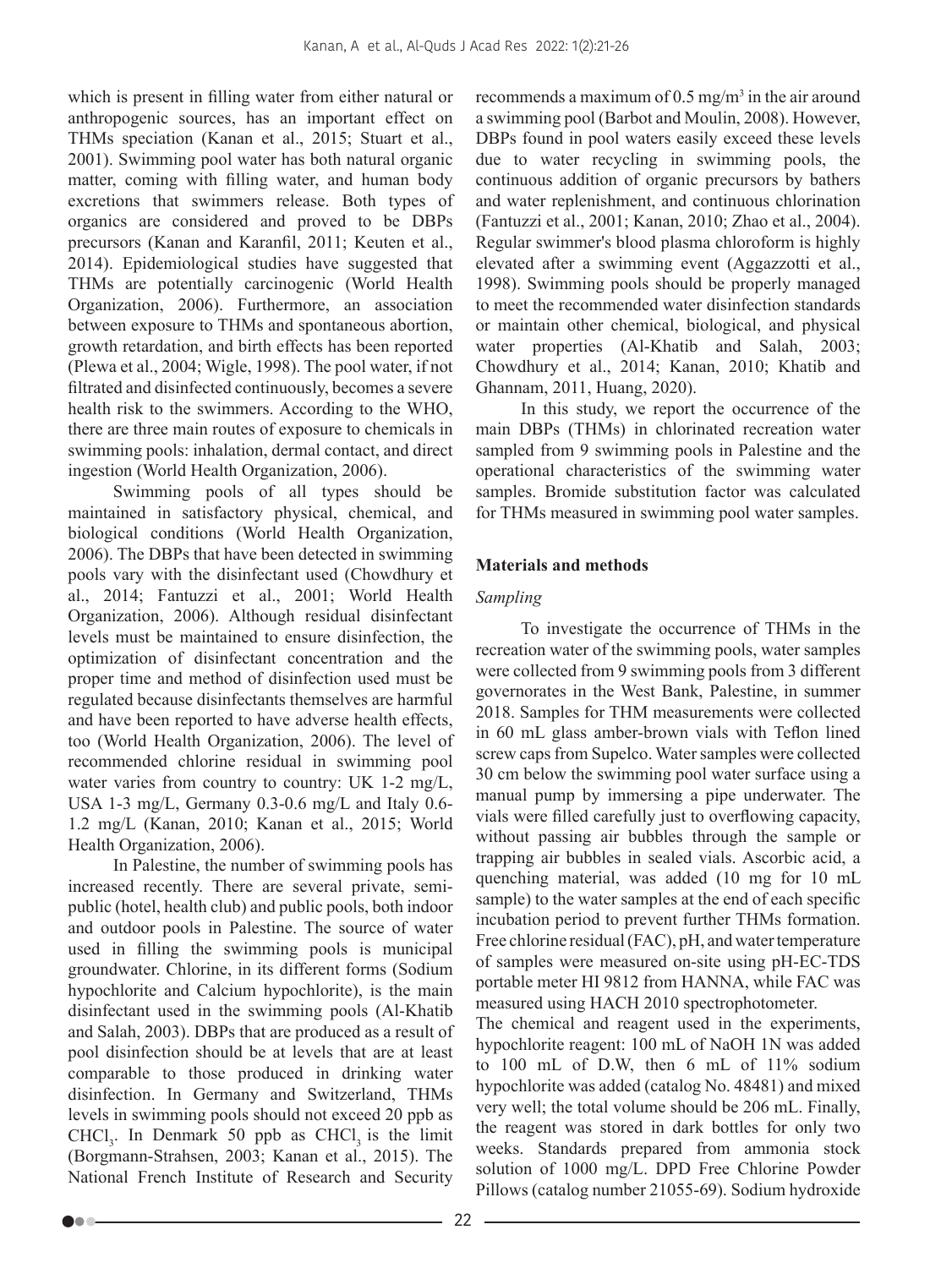and Phosphate buffer were used to maintain pH during the THMFP test. Ascorbic acid was used as a quenching reagent to stop chlorine reaction before THM analysis.

## *THMs analysis*

The headspace method, which is suitable for samples with high contents of THMs, was used. It has the advantage of being rapid with good replication and minimal solvent handling and waste production (Cho et al., 2003; Nikolaou et al., 2002). In addition, it has an acceptable detection limit without contamination risk from the solvent (Barbot and Moulin, 2008; Kuivinen and Johnsson, 1999; Nikolaou et al., 2002; Stack et al., 2000). From each sample, 5 mL of water were transferred into a 10 mL headspace vial. The vial was sealed with stainless steel crimp top cap equipped with PTFE-lined septa. The vials were statically incubated at 95 °C for 20 minutes in a CombiPal autosampler (CTC Analytics AG, Switzerland). 1000 µL of the headspace was subsequently withdrawn and injected into a 6890N Agilent GC/MS injector at 300 µL/s. The separation was performed using the J&W-VRX column. The oven temperature was held at 40 °C for 4 min, ramped to 45  $\degree$ C at 0.5  $\degree$ C/min, held for 2 min, ramped to 70 °C at 2.0 °C/min, and ramped to 150 °C at 10 °C/min. The injections were done in split mode (split ratio 2.0), with injector temperature at 220  $^{\circ}$ C, transfer line temperature at 280 °C, and ion source temperature at 230 °C. SIM method was developed for the different THMs species (Chloroform, Bromodichlo romethane,Dibromochloromethane,Bromoform) following USEPA method No. 501. External standard calibration was used to obtain calibration curves in the concentration range from 10 to 300 µg/L for each species. Standards were prepared from a standard stock solution (Supelco Cat. No 48746). Water samples were subjected to appropriate dilution prior to measurement so that measured values were in the range of calibration.

## **Results and discussion**

## *Water characteristics*

Physiochemical properties of the water samples from the studied swimming pools are presented in Table 1. To obtain the maximum disinfection effect, the pH of the water in a swimming pool must be in the range of 6.5-7.6; chlorine efficiency in inactivating pathogens decreases at pH 8 and above (World Health Organization, 2006). The pH of some of the swimming pools water investigated did not comply with this pH guideline. The free chlorine residual (FAC) measured in the water samples from the studied pools did not achieve the recommended values in many of the pools

studied. The free chlorine residual in the water of swimming pools that the United Kingdom recommends is 1-2 mg/L and 1-3 mg/L by American National Standard Institute (World Health Organization, 2006).

**Table 1**. Physiochemical properties (operational parameters) of water samples were collected from 9 swimming pools from 3 different governorates in the West Bank, Palestine

| Pool   | pH            | Temp $(^{\circ}C)$ | $FAC*$<br>(mg/L) |
|--------|---------------|--------------------|------------------|
| Pool 1 | $8.2 \pm 0.1$ | $262 \pm 01$       | $0.1 \pm 0.1$    |
| Pool 2 | $72\pm 01$    | $26.8 \pm 0.1$     | $18\pm0.1$       |
| Pool 3 | 6.8 $\pm$ 0.1 | $291 \pm 01$       | $06\pm01$        |
| Pool 4 | $77\pm 0.1$   | $283 \pm 01$       | $16\pm0.1$       |
| Pool 5 | $74\pm0.1$    | $292 \pm 01$       | $22 \pm 01$      |
| Pool 6 | 7 8±0 1       | $291 \pm 01$       | $1.1\pm 0.1$     |
| Pool 7 | $7.7 \pm 0.1$ | $252\pm0.1$        | $0.9 \pm 0.1$    |
| Pool 8 | $7.4 \pm 0.1$ | $246 \pm 01$       | $0.9 \pm 0.1$    |
| Pool 9 | $73\pm0.1$    | $23.5 \pm 0.1$     | $0.9 \pm 0.1$    |

*\* FAC: Free Available Chlorine*

One of the pools of water had a very low free chlorine residual (0.1 mg/L) that had the highest pH (8.2). This low free chlorine residual results from the low dissociation rate of chlorine disinfectant due to the high pH and/or low dose of chlorination. Chlorine equilibrium in water between hypochlorous acid (HOCl) and hypochlorite (OCl- ) is a function of temperature and pH (Hansen et al., 2013). The efficiency of hypochlorous acid in disinfection is more than hypochlorite, and this implies that a swimming pool pH monitoring and control is decisive for pool water disinfection effectiveness.

### *THMs occurrence in recreational water*

Four THMs species were quantified in each pool water sample. In all samples, total THMs were very high compared to their occurrence in drinking water or relative to regulations of different countries that regulate THMs in swimming pools (Figure 1).



**Figure 1**. The occurrence of TTHMs in 9 swimming pools samples collected from three different governorates in the West Bank, Palestine.

. . .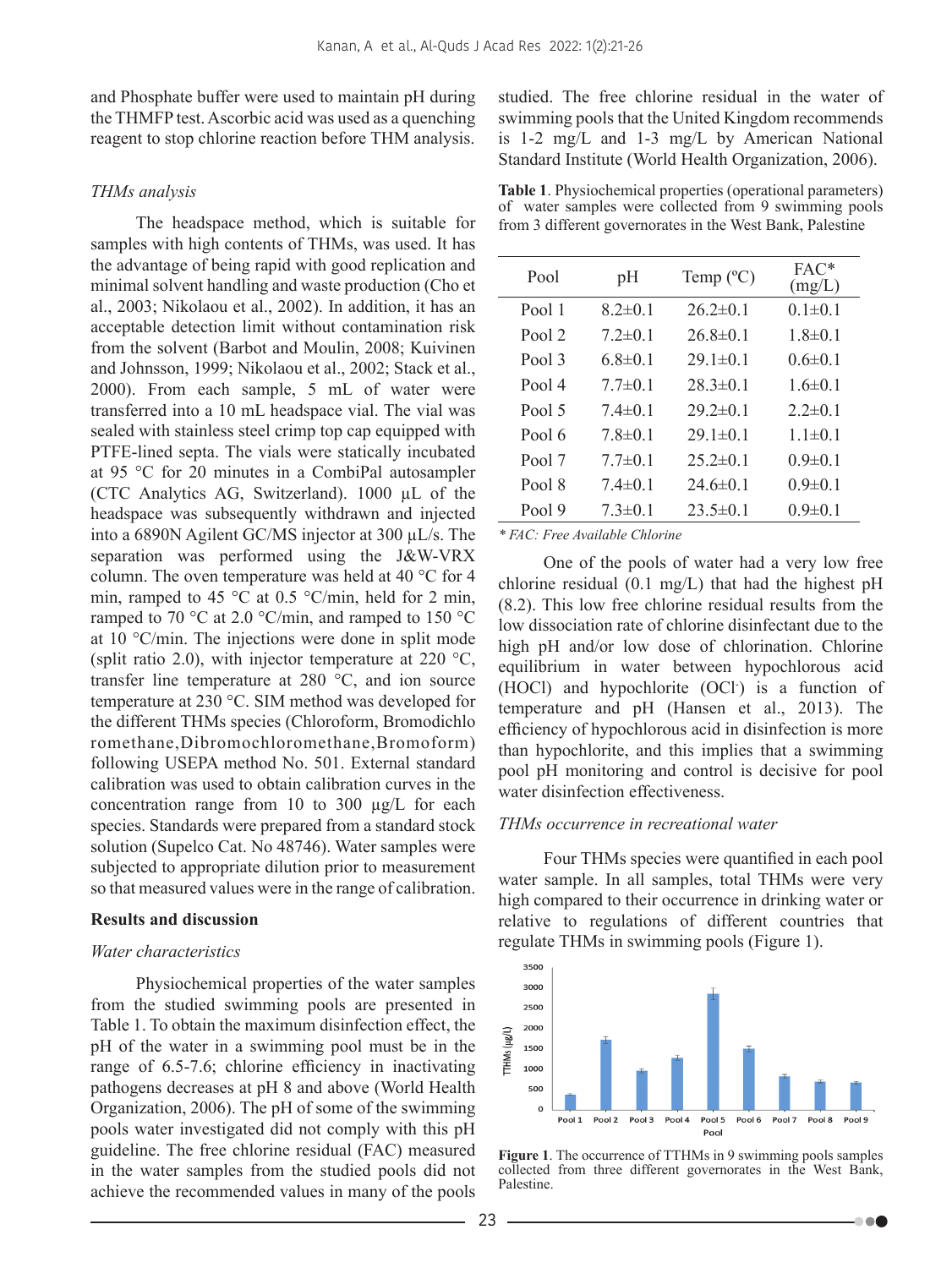Chloroform is the most abundant trihalomethane, and bromoform is the minor trihalomethane measured in 8 swimming pools (Figure 2). However, in one pool (pool 1), the brominated trihalomethane species were the prominent forms of THMs. Brominated species result from Br- presence in the swimming pool water that comes from the filling groundwater. Bromide is ubiquitous in all fresh waters in the range of few  $\mu$ g/L to several mg/L (Magazinovic et al., 2004) depending on geological situations and sea intrusion in coastal areas, which are responsible for the observed high bromide levels in addition to anthropogenic activities (Heeb et al., 2014). Bromine in the form HOBr or BrO- , is formed when bromide is in the water background due to the oxidation of Br- by chlorine. When bromine is formed, it can react with organic matter leading to the formation of brominated THMs (Tan et al., 2016). These brominated species are more toxic than their chlorinated analogs (Plewa et al., 2004)

The maximum total trihalomethane, which was measured in pool 5 is 2856 ppb and the minimum, which was measured at pool 1 is 368 ppb. These values are significantly high compared to what has been reported in swimming pools waters in different countries (Kanan, 2010).

The ranges reported by the WHO for different countries are lower than 500 ppb in most cases (World Health Organization, 2006).

The chloroform concentrations measured in other studies in swimming pool waters mean values are from 14 to 198 ppb, and other trihalomethanes were lower (Fantuzzi et al., 2001; Kanan, 2010). Considering this, better and careful management and monitoring of swimming pools are required in Palestine to make the water of swimming pools safer and minimize the possible adverse health impacts on the swimmers.



Figure 2. THMs speciation in samples from swimming pools in Palestine. Chloroform (CHCl<sub>3</sub>), bromodichloromethane (CHCl<sub>2</sub>Br), dibromochloromethane (CHCl $Br_2$ ), bromoform (CH $Br_3$ ).

## *FAC effect on THMs formation*

The proportionality of free chlorine and trihalomethane formation is obvious through the increasing of THMs by increasing the free chlorine residual (Figure 3).



#### *Bromine substitution*

To evaluate the bromine substitution during DBPs formation and speciation, the bromine substitution factor (BSF) index (Hua and Reckhow, 2012) is used to investigate the substitution level of bromine in THMs. More bromine incorporation is noticed when higher bromide to chlorine ratios are present in water. The BSF is the percentage of bromine in the total halogen of each class of DBP (in micromole), and it can vary from  $0$  to  $1$ , as shown in equation  $(1)$ (Hua and Reckhow, 2012).

**Figure 3**. The relation between free available chlorine (FAC) and THMs concentration. The lines are to guide the eye.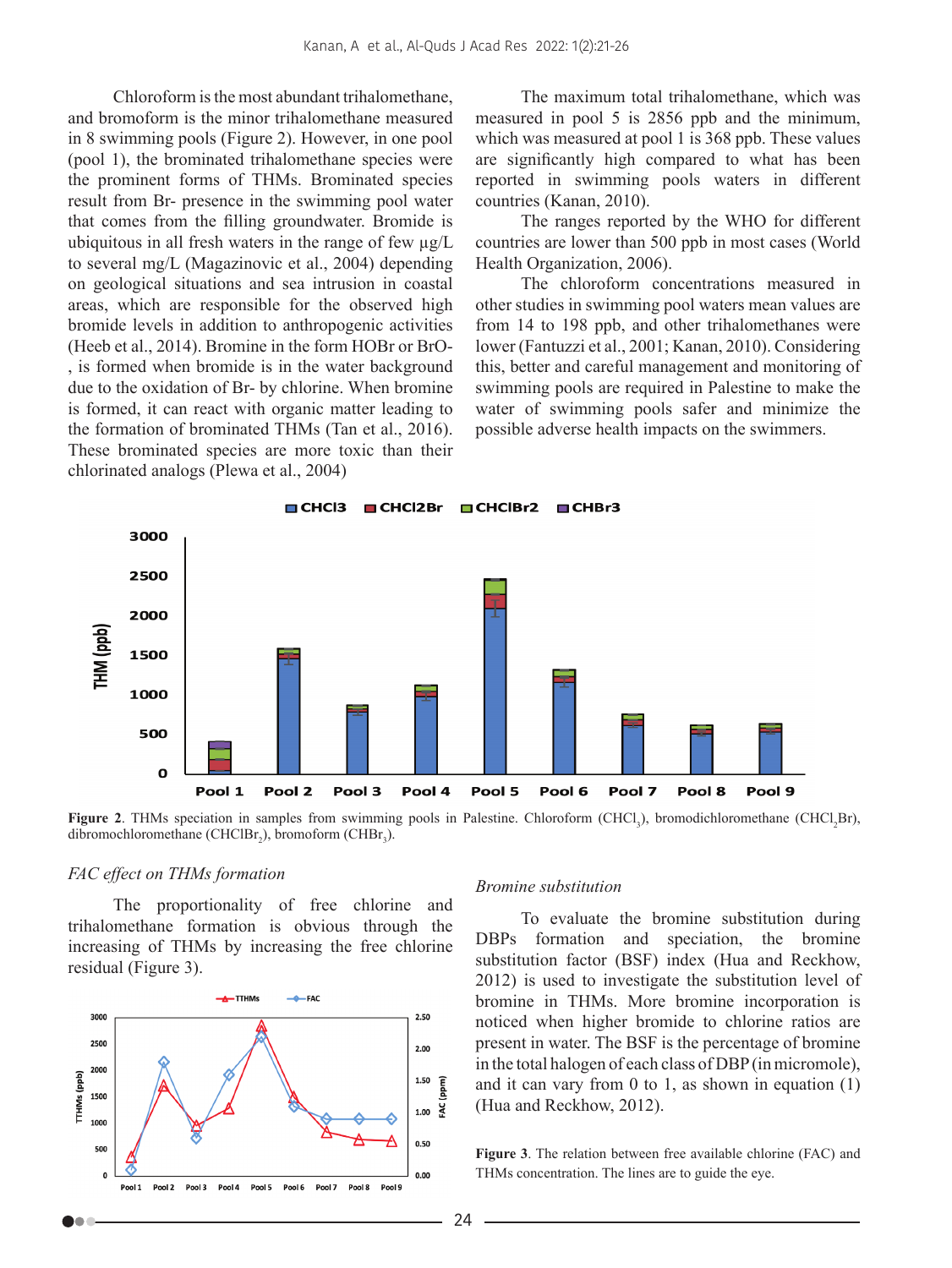$$
BSF = \frac{DBP - Br}{DBP - (Cl + Br)}
$$

This equation for THMs can be written as follow

$$
SF (THM) = \frac{CHBrCl_2 + 2(CHBr_2 Cl) + 3(CHBr_3)}{3(CHCl_3 + CHBrCl_2 + CHBr_2Cl + CHBr_3)}
$$

The BSF index can be used as an unbiased measure of bromine substitution among different DBP species and classes. Figure 4 presents the BSF (as percent %) of THMs in swimming pools investigated in this study as a function of water pH, which is a disinfection condition that can affect the DBPs formation and impact the competition between chlorine and bromine in substituting when reacting with organic matter(Obolensky and Singer, 2005).

The BSF index can be used as an unbiased measure of bromine substitution among different DBP species and classes. Figure 4 presents the BSF (as percent %) of THMs in swimming pools investigated in this study as a function of water pH, which is a disinfection condition that can affect the DBPs formation and impact the competition between chlorine and bromine in substituting when reacting with organic matter (Obolensky and Singer, 2005). As shown in Figure 4, bromine substitution increased as the swimming pool water pH increased, implying more toxicity (Ersan et al., 2019; Plewa et al., 2004) of DBPs in swimming pool water.



**Figure 4**. Bromine substitution factor (BSF %) as a function of pH in swimming pool water, Palestine

#### **Conclusions**

In all swimming pools sampled in this study, the total THMs measured are many folders more than the recommended amounts. Brominated analogs of THMs are present in all pools, which is an additional public health concern as brominated species are much toxic than chlorinated ones. Swimming pools in Palestine need to have special attention in terms of water quality and other operational and management aspects. Swimming pools should be safe physically, biologically, and chemically to achieve their health and sport objective.

#### **Acknowledgments**

The Authors thank Al-Quds University for providing facilities, support, and encouragement. Many thanks to colleagues from Süleyman Demirel University (SDU) (Süleyman Demirel Üniversitesi) in Isparta, Turkey for assisting in THM analysis.

#### **Conflict of Interest**

The authors declare no conflict of interest.

### **References**

Aggazzotti, G., Fantuzzi, G., Righi, E., Predieri, G., 1998. Blood and breath analyses as biological indicators of exposure to trihalomethanes in indoor swimming pools, The Science of the Total Environment.

Al-Khatib, I.A., Salah, S., 2003. Bacteriological and chemical quality of swimming pools water in developing countries: A case study in the West Bank of Palestine. Int. J. Environ. Health Res. 13, 17–22.

Barbot, E., Moulin, P., 2008. Swimming pool water treatment by ultrafiltration-adsorption process. J. Memb. Sci. 314, 50–57.

Bellar, T.A., Lichtenberg, J.J., Kroner, R.C., 1974. The Occurrence of Organohalides in Chlorinated Drinking, Journal (American Water Works Association).

Borgmann-Strahsen, R., 2003. Comparative assessment of different biocides in swimming pool water. Int. Biodeterior. Biodegrad. 51, 291–297.

Cho, D.H., Kong, S.H., Oh, S.G., 2003. Analysis of trihalomethanes in drinking water using headspace-SPME technique with gas chromatography. Water Res. 37, 402–408.

Chowdhury, S., Al-hooshani, K., Karanfil, T., 2014. Disinfection byproducts in swimming pool: Occurrences, implications and future needs. Water Res. 53, 68–109. https://doi.org/10.1016/j. watres.2014.01.017

Ersan, M.S., Liu, C., Amy, G., Karanfil, T., 2019. The interplay between natural organic matter and bromide on bromine substitution. Sci. Total Environ. 646, 1172–1181.

Fantuzzi, G., Righi, E., Predieri, G., Ceppelli, G., Gobba, F., Aggazzotti, G., 2001. Occupational exposure to trihalomethanes in indoor swimming pools. Sci. Total Environ. 264, 257–265. https:// doi.org/10.1016/S0048-9697(00)00722-1

Golfinopoulos, S.K., 2000. The occurrence of trihalomethanes in

-- 00